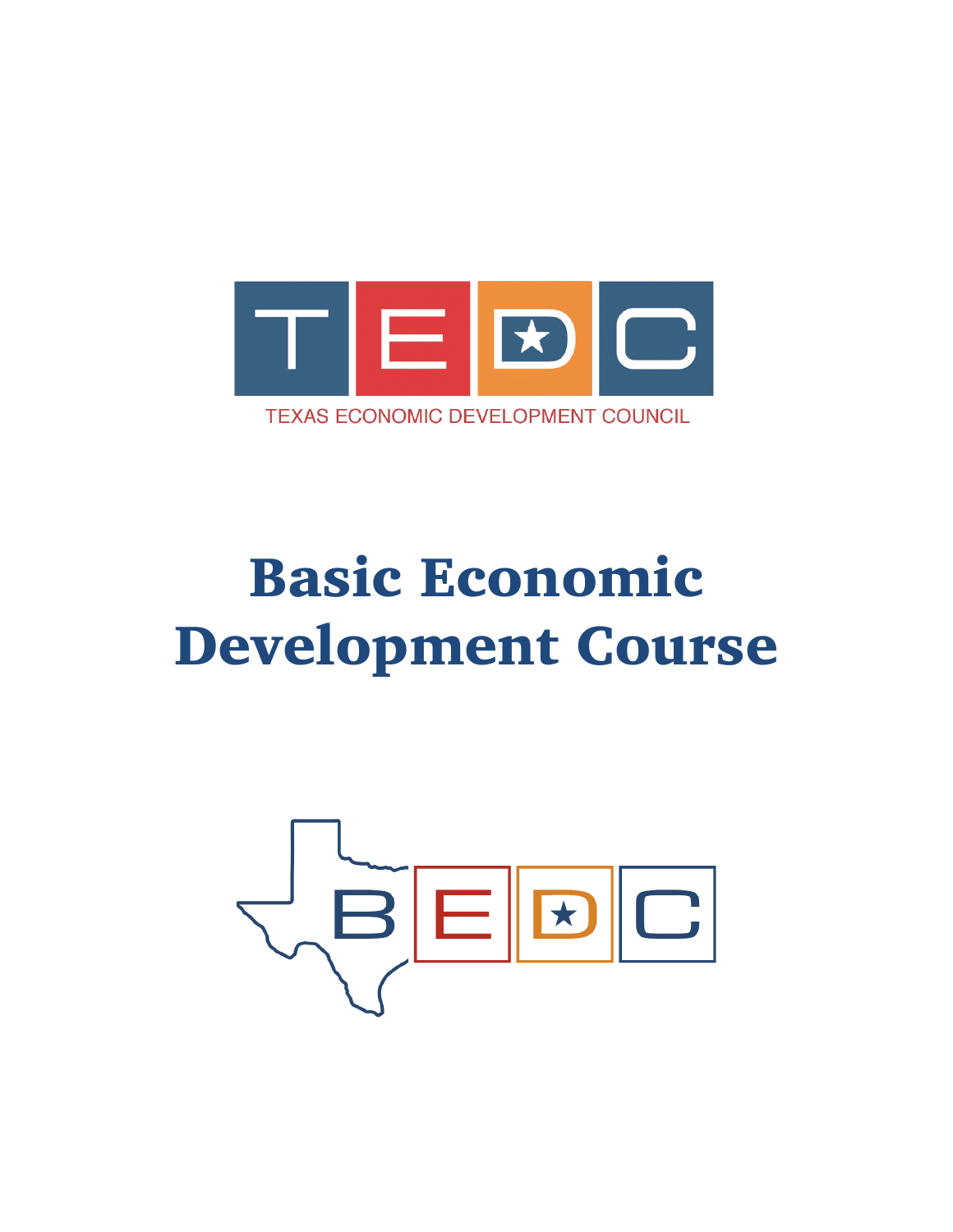# About the Course

The Basic Economic Development Course focuses on the fundamental concepts, tools and skills needed to be successful in today's political, economic and business environment. The BEDC will provide the participant with a comprehensive understanding of the keys of successful economic development. For those new to the profession, the BEDC is the first step toward professional certification.

This course is conducted through a partnership with the Texas A&M Engineering Extension Service (TEEX).



### Accreditation:

The Texas Economic Development Council's Basic Economic Development Course (BEDC) is accredited by the International Economic Development Council (IEDC). The BEDC qualifies as a professional economic development training requirement to sit for the Certified Economic Developer (CEcD) examination.

Each attendee must complete the requisite number of hours for all course modules in order to receive a completion certificate for the BEDC. The BEDC meets for four days. In order to meet the accreditation requirements, a requisite number of hours of instruction are mandatory.



The Power of Knowledge and Leadership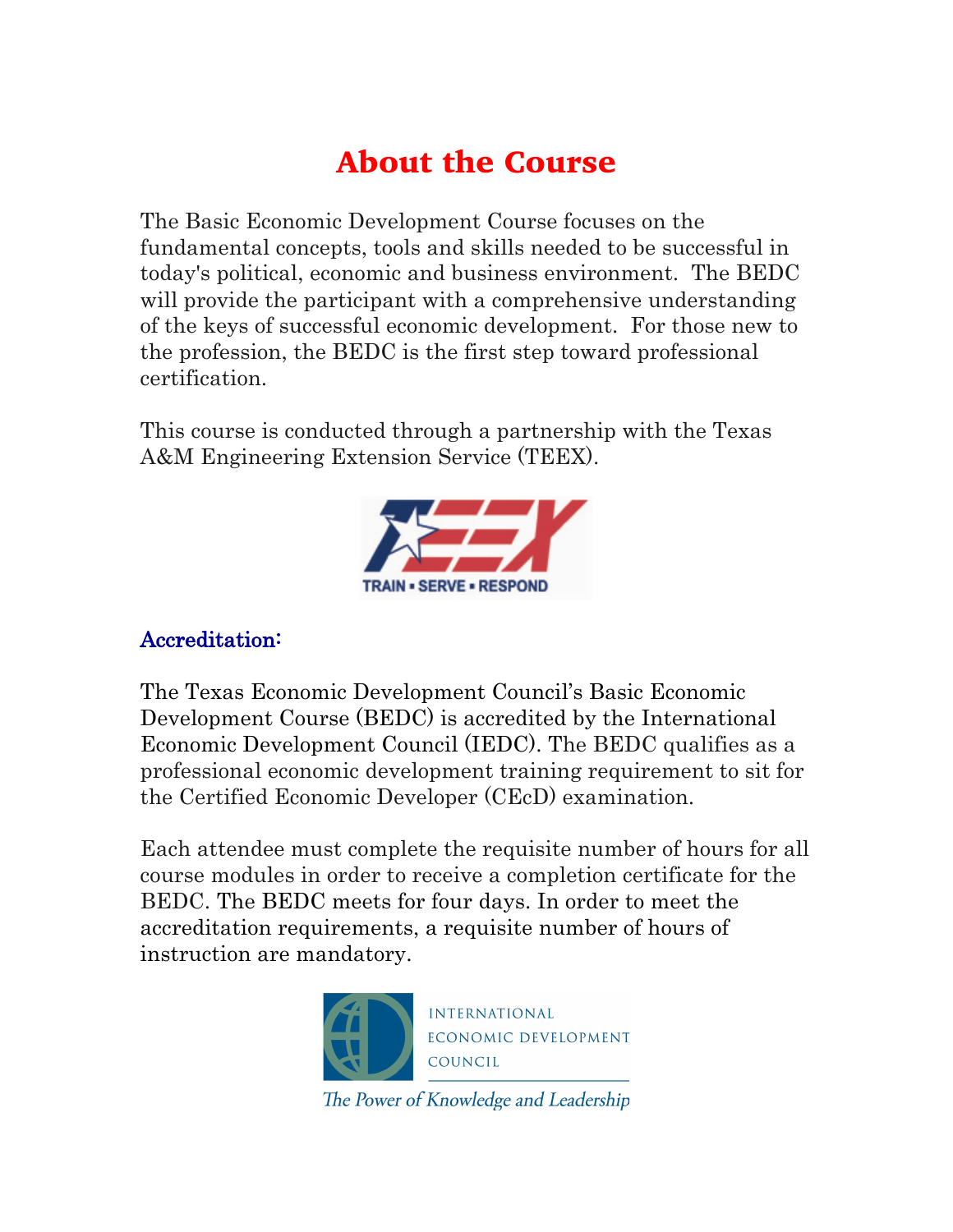### Course Modules Include:

- Introduction to Economic Development
- Community Development
- Analyze and Profile a Community
- Business Finance
- Real Estate Development & Reuse
- Marketing and Business Attraction
- Business Retention & Expansion
- Workforce Development
- Strategic Planning
- Entrepreneurship and Small Business Development
- Retail and Economic Development
- Ethics and Economic Development
- Managing Economic Development Organizations
- Economic Development Trends

## Registration, Locations and Fees:

The BEDC is hosted two to three times each year and his held in various locations around the state. Course registration is \$700 per person. The fee includes some meals, course materials and an accreditation certificate.

To register for the TEDC's Basic Economic Development Course, please visit www.texasedc.org, "Events and Education". Class size is limited .

February 22-25 June 21-24

# BEDC Winter 2022 BEDC Summer 2022

Round Rock, Texas Corpus Christi, Texas

# BEDC Fall 2022

November 1-4 Richardson, Texas